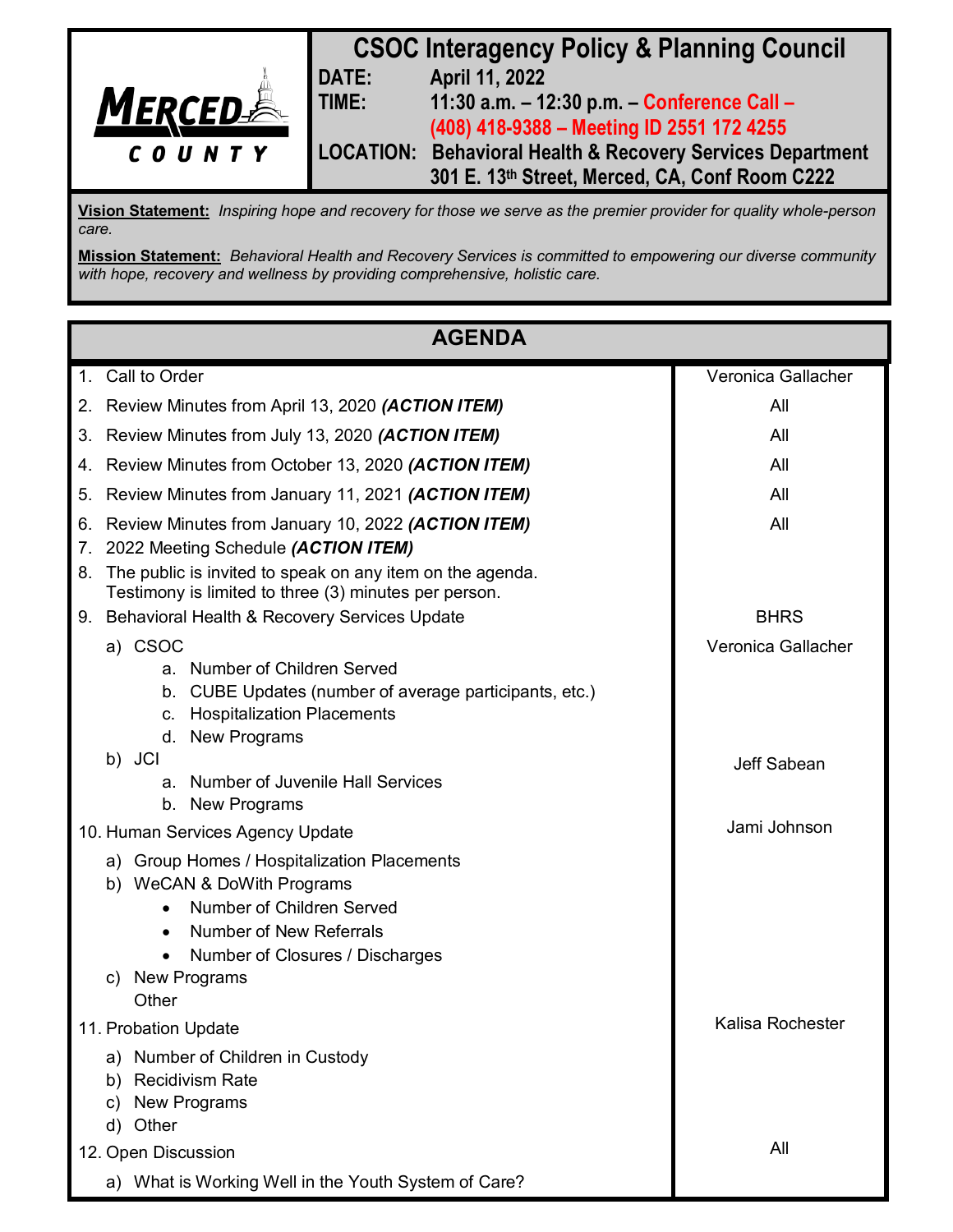

# *Next Meeting Date: July 11, 2022*